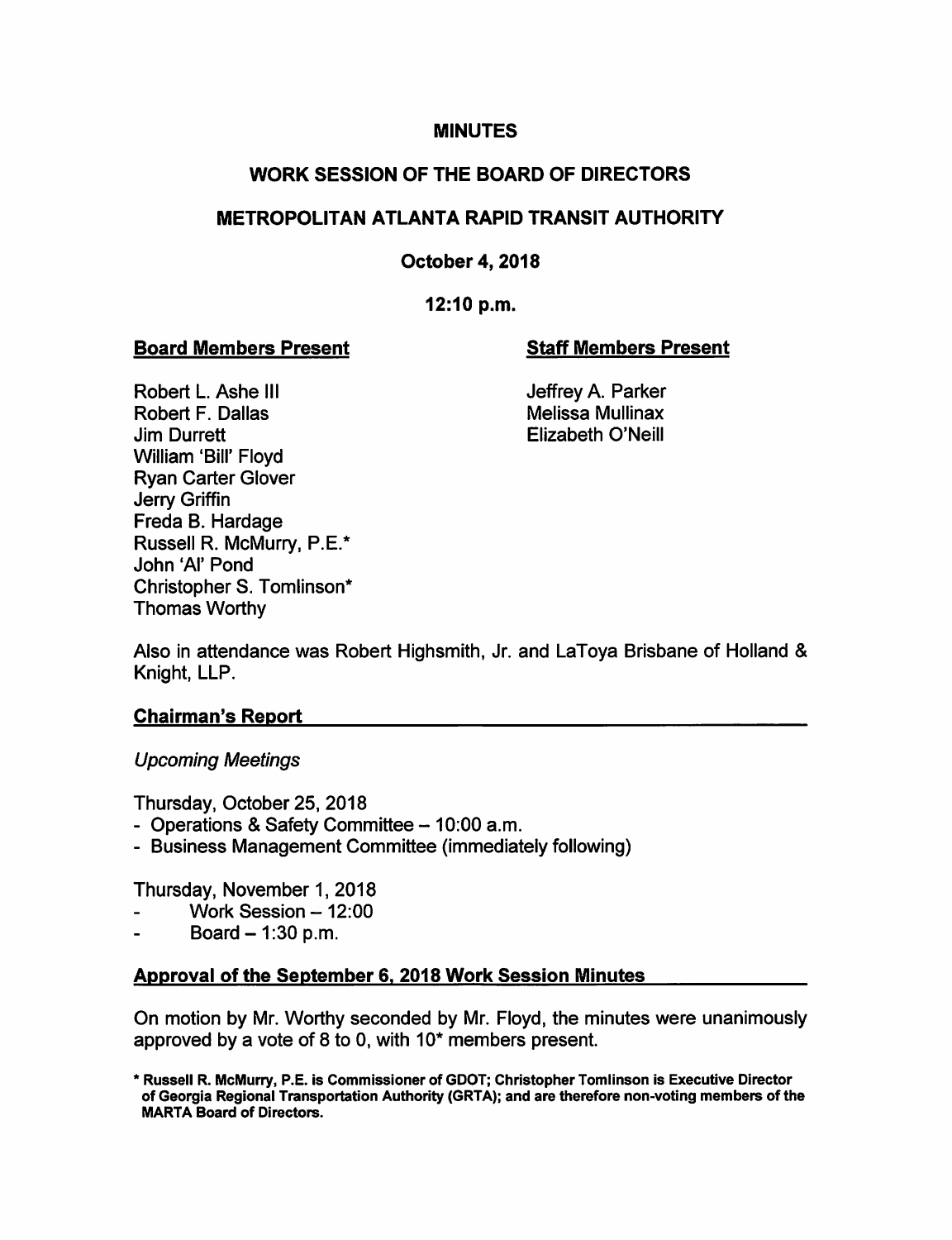#### General Manaaer/CEO Report

During the six months since joining MARTA, Mr. Parker said he has heard a lot of feedback around access to restrooms. He announced that staff is working on finalizing a policy to expand the hours of restrooms; making them more available to the public with the intention of rolling out a policy in November.

During today's Board meeting, MARTA Board members representing the City Atlanta, will introduce a resolution on More MARTA.

## More MARTA

Mr. Parker provided a presentation on More MARTA

#### Key Drivers

This project is in alignment with the City of Atlanta's vision, design and transportation plan. MARTA incorporated and looked at the Atlanta Beltline streetcar system plan. Guiding principles were developed. In 2016 there was a vote of the City Council that identified the \$11.5B project list and in that same year, the Referendum was passed. Today we have a program of projects.

#### The Recommended Plan

The proposed projects on the project list. Some reallocations were made in order to maximize investment in the overall project.

## Key changes

- Focused on a light rail project on Campbellton Road
- A \$350M investment in Clifton Road
- Increased the investment in station enhancements
- Added \$200M to the Atlanta Beltline and Streetcar network (with the intention of leveraging innovative funding strategies in P3s)

## Summary of Investment Dollars (Capital, O&M, Local Match, Federal Funds & Farebox Revenue)

Amounts to approximately \$2.8B in light rail, approximately \$400M in BRT, approximately \$100M in arterial BRT. The investment in frequency in local bus service amounts to approximately \$340M.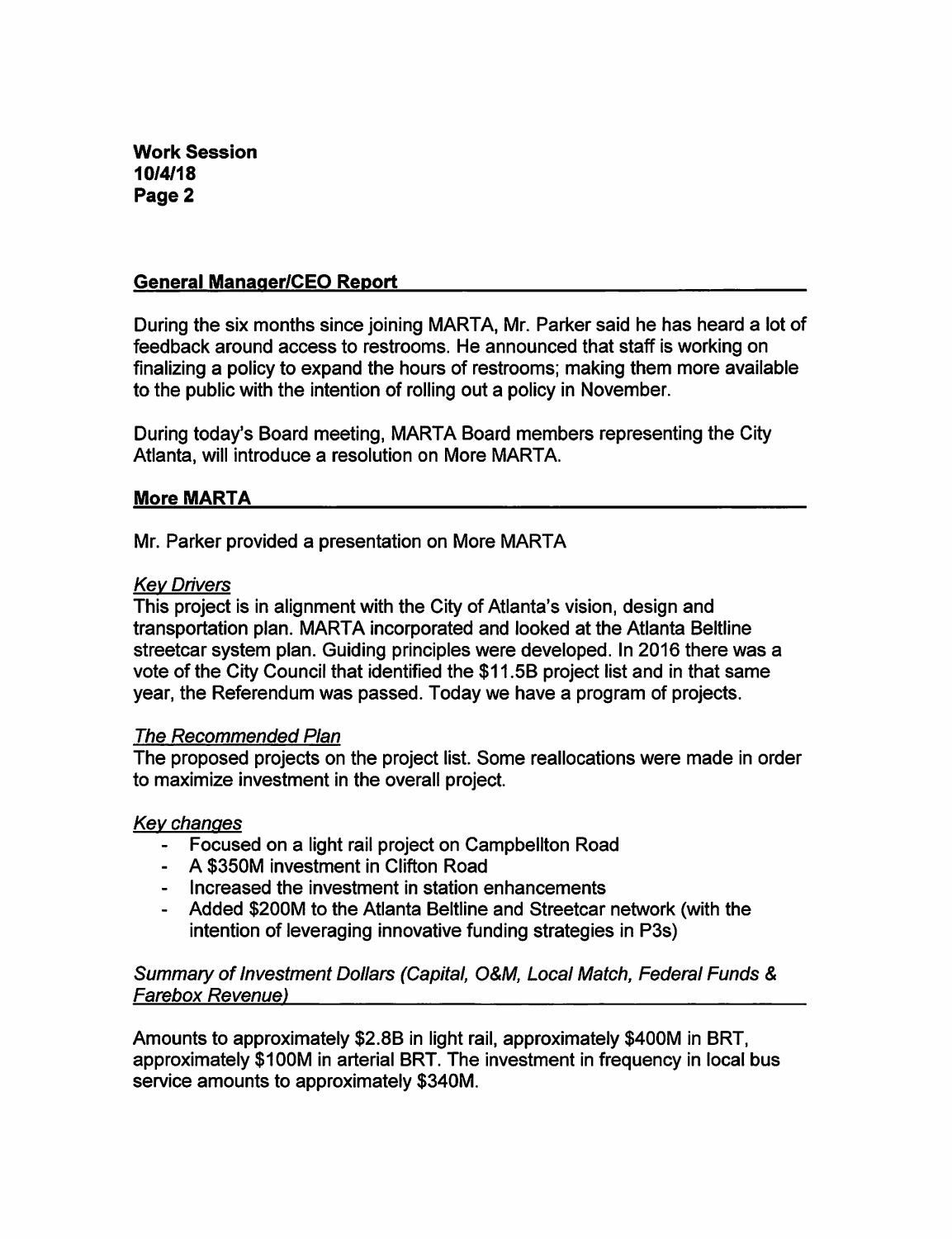## Work Session 10/4/18 Page 3

## **Priorities**

- We will be able to implement approximately 61% of the adopted Atlanta Beltline streetcar plan (with the potential of doing more with innovative financing and P3s);
- Over a \$600M investment in southeast and southwest Atlanta,
- An investment in stations (this will increase with the existing and ongoing capital programs)
- Clifton Corridor and the contingency \$100M and how we will work to close the gap
- Significant investment in the streetcar and bus system

## **Benefits**

We will touch neighborhoods throughout the City of Atlanta; accessing medical facilities, jobs and schools. Holistically, there will be significant outreach throughout the City of Atlanta.

## What has been done

- Implemented local bus systems
- Community circulators
- Taken over operation of the streetcar

## What will we build

- 22 miles of light rail
- 14 miles of BRT
- 26 miles of arterial BRT

## **Outcomes**

- A clear increase of mobility for workers
- Better connections to universities throughout the system
- A true balance throughout the City
- Last mile connectivity
- Widening the City's vision of growth, conservation, density and mobility

## Details of the Projects

- Major Projects
	- Campbellton Road. Accelerate light rail along Campbellton Road. Next step is to work with the City in developing a clear strategy for land use and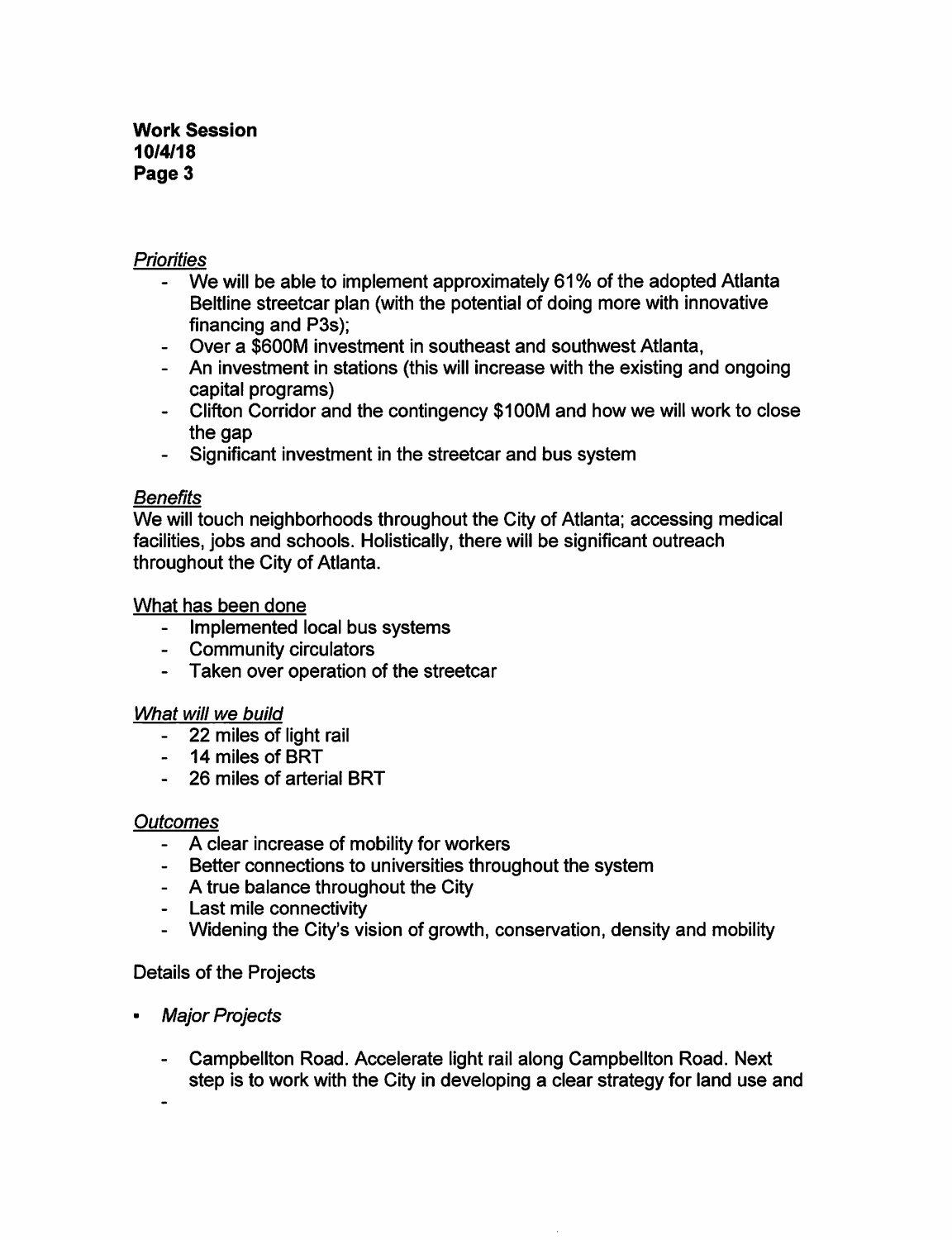Work Session 10/4/18 Page 4

> - development. Work with Renew Atlanta as they make investments in the pedestrian environment in the corridor

Chairman Ashe asked if it is called The Complete Streets Project on Campbellton Road and how does this intersect with that work.

Mr. Parker said one of the corridors Renew Atlanta is investing in is along Campbellton Road. As MARTA develops stations, MARIA will work with Renew Atlanta to ensure that sidewalks, crosswalks and the pedestrian environment is correctly developed

- The Atlanta Beltline. We have a clear commitment to delivering the initial proposed project list that was laid out in May 2018. The additional \$200M will be used to leverage innovative financing P3s along this corridor. When the Beltline was initially envisioned, it was about leveraging investment and development along this corridor (affordable housing and density)
- Streetcar extension. The City has made \$100M investment to-date in the Streetcar. It is operated with More MARTA funds. There is a great opportunity to expand east (to Ponce City Market) and west (to AU Center and the southwest pieces of the Beltline). Expand into the wider transit network that is being developed

Chairman Ashe asked if MARTA is looking at making Auburn Avenue and Edgewood one-way streets to positively impact travel time, thereby getting the Streetcar out of the flow of traffic.

Mr. Parker said this is exactly the type of thing MARTA is exploring.

Mr. Floyd asked if the Streetcar is bi-directional.

Mr. Parker said this is something staff is looking at, how to make the Streetcar more bi-directional.

Mr. Floyd said it appears that all the light rail we are looking at is two sets of tracks.

Mr. Parker agreed that the investment needs to be leveraged and make it as functional as possible.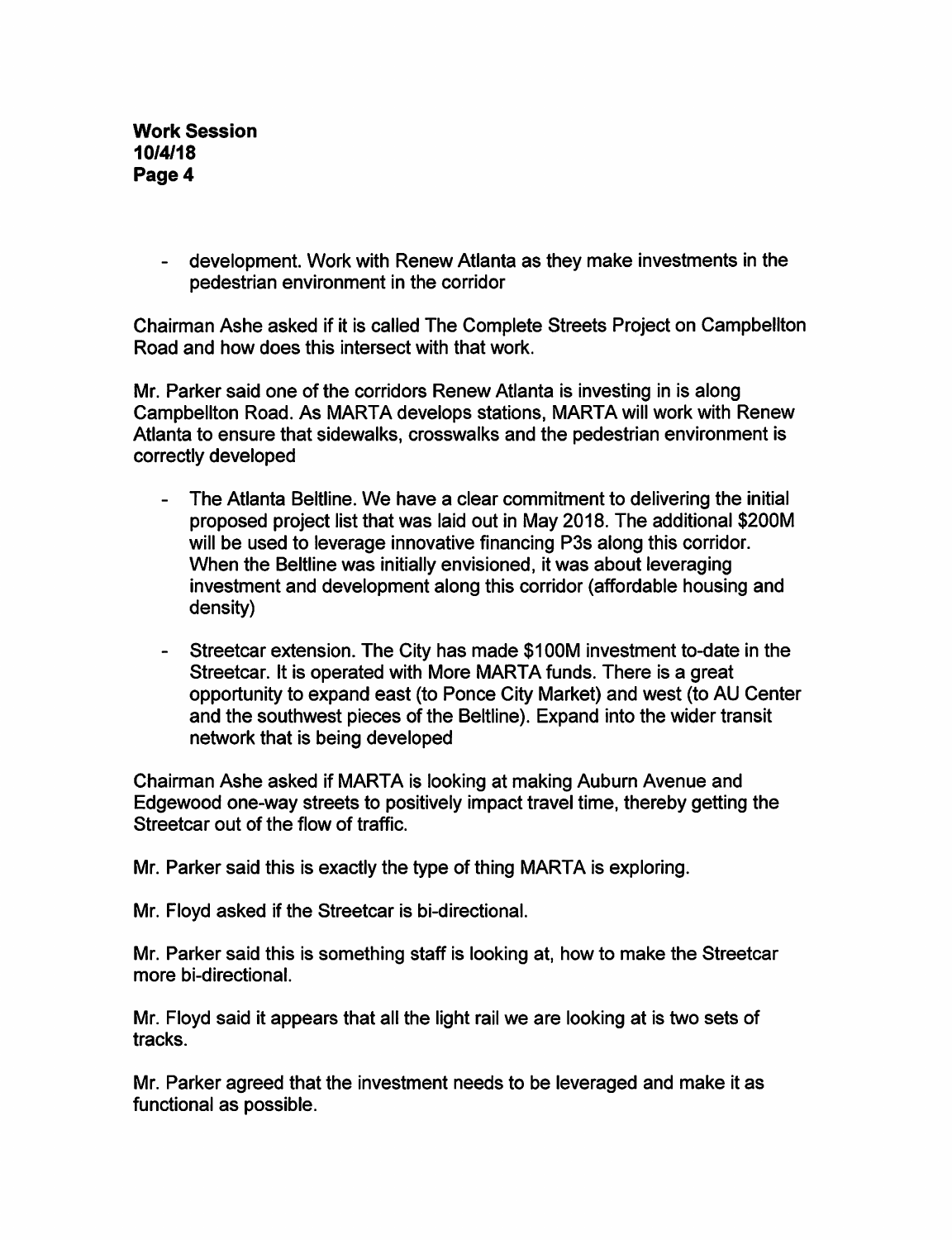- Clifton Corridor. Allocated \$250M for this project. Allocated an additional \$100M that we're committing to identify local funds with stakeholders. Began conversation with stakeholders like Emory University to find ways we can jointly develop areas, like TOD development, private development to ensure we can deliver the whole project. This is one of those projects that is interjurisdictional. DeKalb County is going through their transit study at this time

Mr. Durrett asked about the \$100M contingency commitment. He asked if MARTA has gone into detail in terms of how much more would need to be raised.

Mr. Parker said the Authority have identified a need and an ask and will work with partners and stakeholders. Not anyone in particular, it needs to be a wide ask. Also, it would be getting property from property owners; it could be allowing TODs to happen to provide revenue, etc. No stone will be left unturned. This project have regional implications.

Mr. Floyd asked why this project is  $$180M$  contingent  $-$  why not some other project.

Mr. Parker said there really is not a shorter segment of this corridor. The first segment needs to go from Lindbergh to N. Decatur and Clairmont. He said he have a lot of confidence we can come up with a funding source.

Mr. Floyd said this line needs to go to Avondale  $-$  people in S. DeKalb. It is essential that DeKalb recognize the role it will play in this. Atlanta cannot complete its plan unless it recognized the role of DeKalb and Gwinnett, if they decide to come into this.

Mr. Parker asked that this be thought of in two phases:

- Phase I Lindbergh down to the Emory area (in DeKalb County at N. Decatur and Clairmont)
- Phase II the continuation to Avondale. The transit study that DeKalb County is working on will need to consider this

The \$100M is focused around Phase I. It would be a phenomenal project if it went all the way to Avondale.

- Bus Rapid Transit. We've identified some corridors:
	- Summerhill \$12M TIGER grant
	- Northside Drive and North Ave. over to Bankhead Station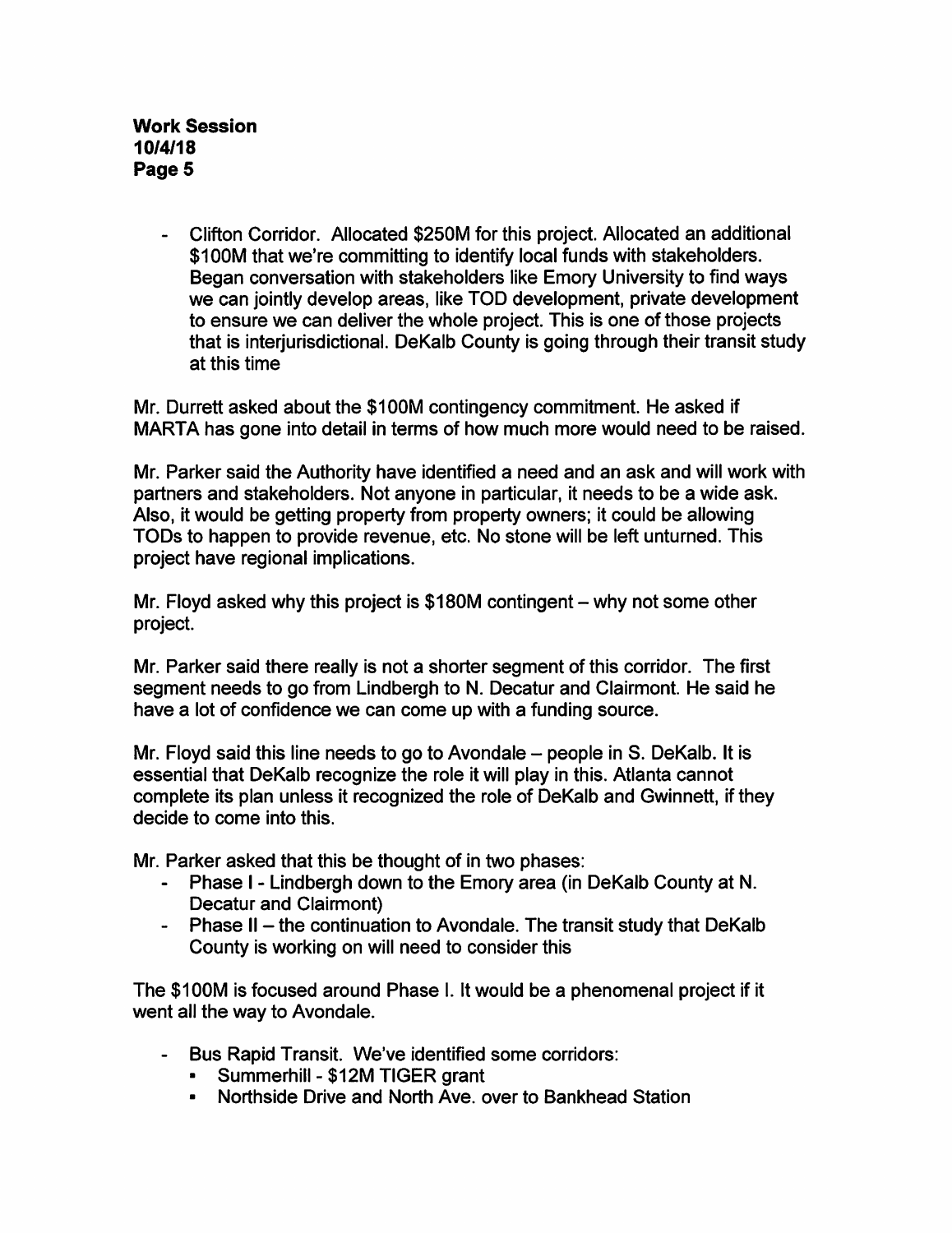## Work Session 10/4/18 Page 6

We need to define what BRT is in this region. It will have impact beyond the City of Atlanta. The Fulton County/400 project, 8. Fulton Parkway, Clayton County have a BRT corridor and Gwinnett's plans include BRT. The focus is not just where it goes, but defining Bus Rapid Transit – making it clear to the people who will be using it.

Chairman Ashe said when done right, BRT does not get caught in traffic, but moves in its own dedicated right-of-way. The guarantee of travel time, the certainty that a dedicated lane gives you, gives the benefit of rail in a more economical way.

Mr. Tomlinson said we need to recognize that BRT comes in different modes. We should come up with a design for the entire region. There should be consistency across the region.

- Station Enhancements. Increasing access around the stations. This investment is about right-sizing the stations. There should also be investment in rehabilitating the stations around the entire system. We need a transformational investment – the stations look tired. This is an investment in driving ridership, accessibility and future development

Next Steps

- We need to move from public engagement to educating people about what expectations they have around projects
- Developing the program of projects, schedules and prioritization
- Going from concept to real projects

Mr. Floyd said it is time for the CEO, Board of Commissioners and DeKalb to step up and be part of the regional transit plan. It is vital to see an implementation plan, i.e., show DeKalb what's going to happen, when will it happen. When will people see the benefits of the money they are putting into this - how it will change their neighborhood.

Mr. Parker said a major success of any program is creating expectations for people - showing them what they will get. The next step is to come back to the Board with prioritization list. We will then lay out a high-level implementation plan.

Mr. Durrett said this is an opportunity to have a creative team develop a dashboard that will set expectations and also provide timely information. This is an opportunity to change the way MARTA projects what it is doing and what people hold us to, in a very accessible way.